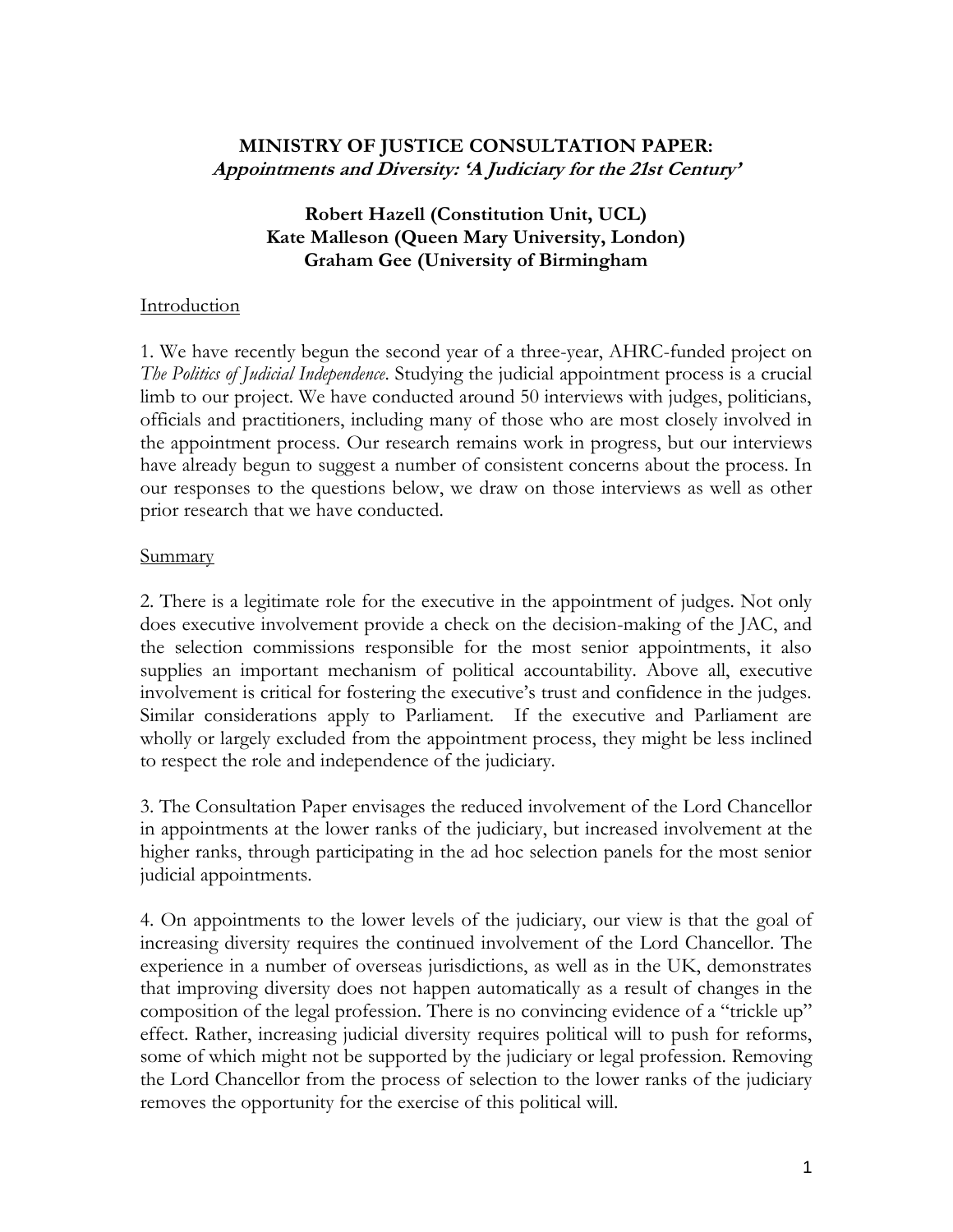5. On senior appointments, we welcome the impetus to give the Lord Chancellor a greater role. We disagree, however, with the suggested way of doing so. Rather than the Lord Chancellor participating in the ad hoc selection commissions, we favour the commissions providing the Lord Chancellor a short-list of three candidates to choose from, each candidate having been identified by the commission as well qualified and suitable for appointment. This allows for an appropriate degree of executive input by providing greater scope for the Lord Chancellor to promote judicial diversity, whilst also maintaining merit-based selection. It also maintains the Lord Chancellor's role as a "back-stop" in case of error or malpractice.

6. There should be no serving Justices of the Supreme Court on the panel that selects any of the Justices (including the President and Deputy President). It is inappropriate for any members of the court to be directly involved in the selection of the other members.

7. A consistent theme in our interviews is that the Constitutional Reform Act is rigid and overly prescriptive. Several interviewees have cited the stipulation of the number of Commissioners in Schedule 12 as an example of this, and hence we welcome the proposal for greater flexibility in determining the composition of the JAC. We agree with the suggested approached to delivering changes to the appointment process.

8. As indicated at paragraph 2, we believe that there are good reasons for involving Parliament in the appointment of senior judges (e.g. the Justices of the UK Supreme Court, the Lord Chief Justice and the Heads of Division). Statements of our views on the scope for parliamentary involvement in judicial appointments and on the dubious strength of some of the arguments made against such involvement can be found in the written evidence we supplied to the House of Lords Constitution Committee as part of its inquiry into the judicial appointment process.<sup>1</sup>

### Responses to Questions

## **Question 1: Should the Lord Chancellor transfer his decision-making role and power to appoint to the Lord Chief Justice in relation to appointments below the Court of Appeal or High Court? (s67, 70-76, 79-85, 88–93 CRA)**

No. Though there are legitimate arguments for saying that at the lower levels of the judiciary the involvement of the Lord Chancellor is not required on the grounds of political accountability, the goal of improving the diversity of the judiciary, which is central to this consultation paper, necessitates the continued involvement of the Lord Chancellor.

<sup>1</sup> <http://www.parliament.uk/documents/lords-committees/constitution/JAP/Compiled%20written%20evidence131011.doc.pdf> (For the evidence submitted by Graham Gee, see pp97-10; for the evidence submitted jointly by Robert Hazell and Kate Malleson, see pp108-112).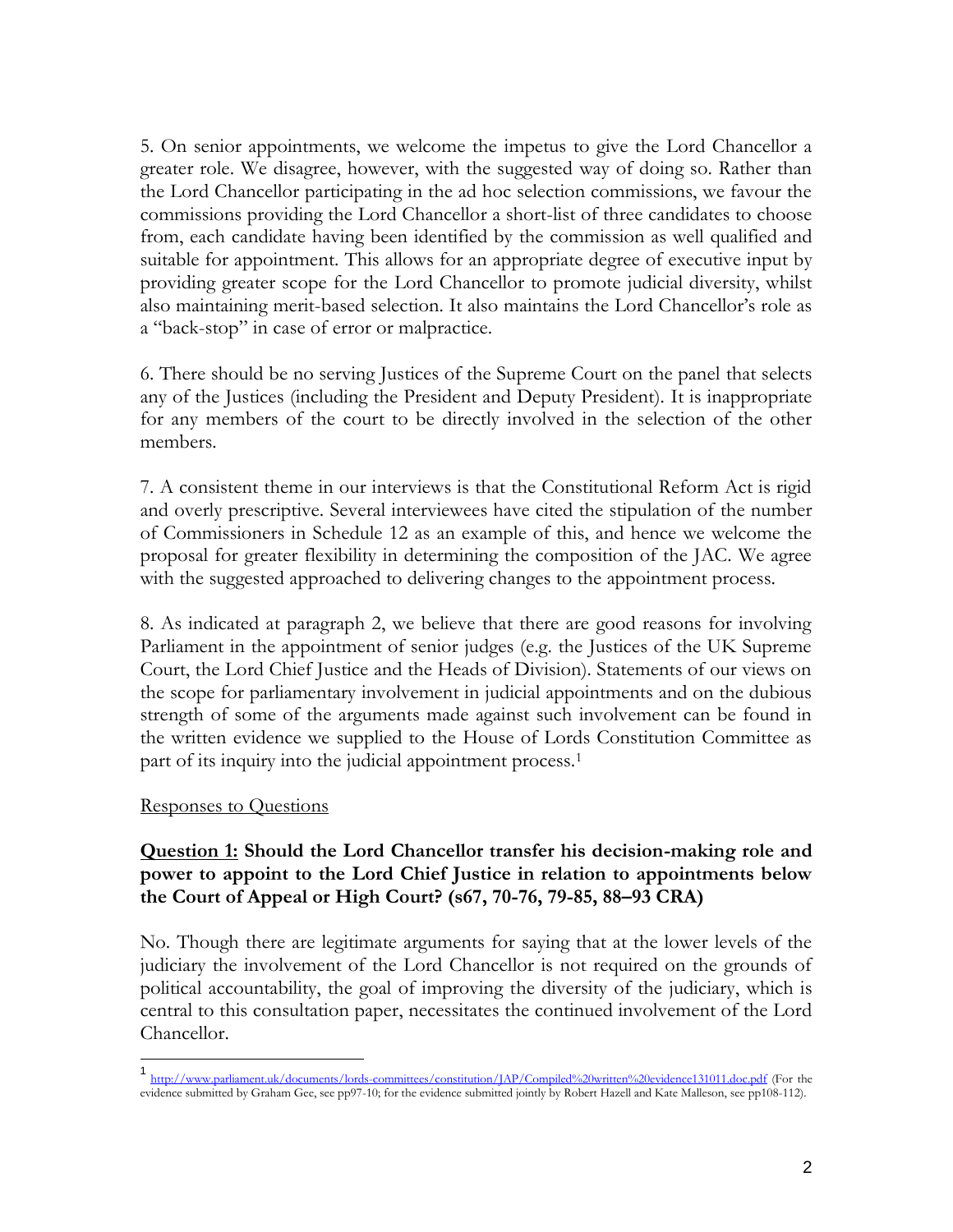Experience in other jurisdictions, as well as the UK, shows that improving diversity does not happen automatically as the composition of the legal profession changes. It requires political will to drive forward proactive changes, some of which might not be supported by the judiciary or the legal profession.

The removal of the Lord Chancellor from the process of selection to the lower ranks of the judiciary removes the opportunity for the exercise of political will to promote greater diversity in the judiciary at all levels.

# **Question 2: Do you agree that the JAC should have more involvement in the appointment of Deputy High Court judges? (Part 4, Chapter 2 of the CRA, s.9 Senior Courts Act 1981)**

Yes. There is no justification for the position of Deputy High Court judge to fall outside the scope of theJAC. However, the Lord Chancellor should remain in the decision-making process for the reasons given above relating to diversity, and also for the reasons set out below relating to the importance of political accountability in the system. The position of Deputy High Court judge is a key promotions stepping stone for those who later go on to be appointed to the Court of Appeal and the Supreme Court. Improving diversity at this critical rank is therefore a key to transforming the make-up of the upper ranks of the judiciary.

# **Question 4: Should selection panels for the most senior judicial appointments be comprised of an odd number of members? (s71, 75C and 80 CRA)**

Yes, for the reasons given in the paper to ensure that there is an appropriate balance in the decision-making roles of the lay members and the judicial members.

# **Question 5: Should the Lord Chief Justice chair selection panels for Heads of Division appointments in England and Wales? (s71 CRA)**

Yes, the appointment of the Heads of Division falls clearly within the Lord Chief Justice's remit given that these roles involve a significant element of judicial management and judicial policy-making. However, three of the five members should be lay members in order to ensure an appropriate balance in the decision-making role of the lay members and the judicial members.

## **Question 6: Should only one serving Justice of the Supreme Court be present on selection commissions, with the second Justice replaced with a judge from Scotland, Northern Ireland or England and Wales? (Sch 8, pt1, CRA)?**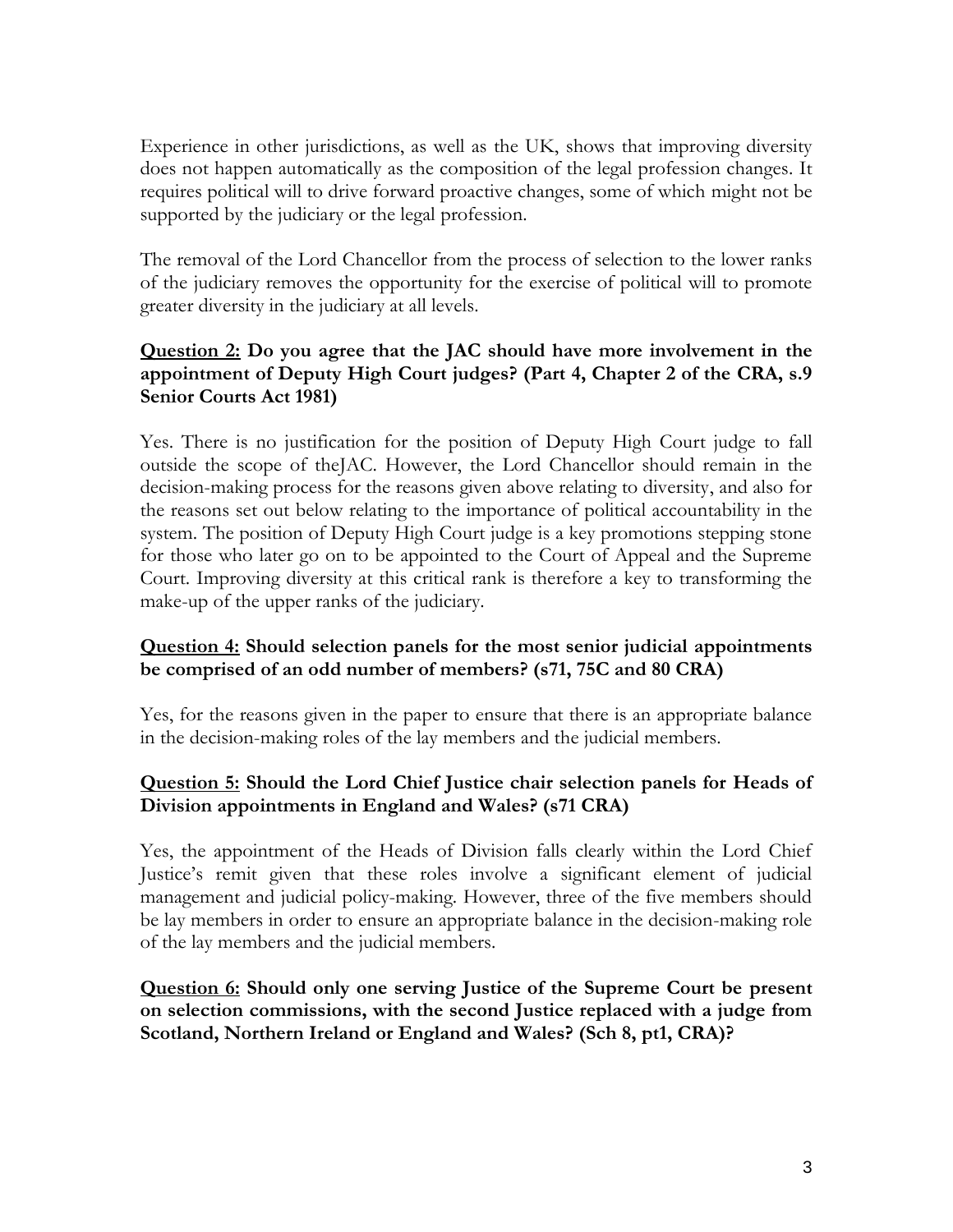There should be no serving Justices of the UK Supreme Court on the panel. It is inappropriate for members of the Court to be directly involved in the selection of the other members.

As part of our research project, we have interviewed a number of people who have been very closely involved in the appointment of Justices of the Supreme Court. One of our interviewees suggested that lay members found it useful having Justices on the selection commission, as the Justices were able to cast light on the distinct role of and challenges confronting those who serve on our top court. This may be so. However, there are other, more appropriate ways of ensuring that the lay members have a good grasp of the role of the Justices (e.g. a briefing on the role by serving Justices).

# **Question 3: Should the Lord Chancellor be consulted prior to the start of the selection process for the most senior judicial roles (Court of Appeal and above)? (s70, 75B and 79 CRA)**

No. The Lord Chancellor should retain his or her current role in the appointments process, including a power of veto. A number of our interviewees have noted that the statutory consultation process is time-consuming. Any further round of consultations would further lengthen an already lengthy appointment process.

# **Question 7: Do you agree that the Lord Chancellor should participate on the selection panel for the appointment of the Lord Chief Justice as the fifth member and in so doing, lose the right to a veto? (s71, 73 and 74 CRA)**

No. The impetus to give the Lord Chancellor a greater role in the process is a sound one, given the increasing role of the senior judiciary and the democratic deficit which has been created under the CRA. However, the inclusion of the Lord Chancellor in the panel itself would be a mistake. The role of the executive in the appointments process is to provide a check on the decision-making of the independent JAC in the event of something going wrong in the process (whether the error was committed in good faith or bad) and to ensure a degree of political accountability in a manner that also helps foster the executive's trust in the judiciary. It was for this reason that the JACwas set up as a recommending and not an appointing body. The first of these functions would be lost under the proposals and the second would be weakened. To fulfil the Lord Chancellor's proper role requires a degree of distance from the JAC.

It also bears emphasis that the political input of the Lord Chancellor should occur at a stage where there is a degree of transparency (e.g. exercises of the Lord Chancellor's veto are reported in the JAC's Annual Report). It would be regrettable if the political input into the new system of appointments occurred out-of-sight and behind-closeddoors.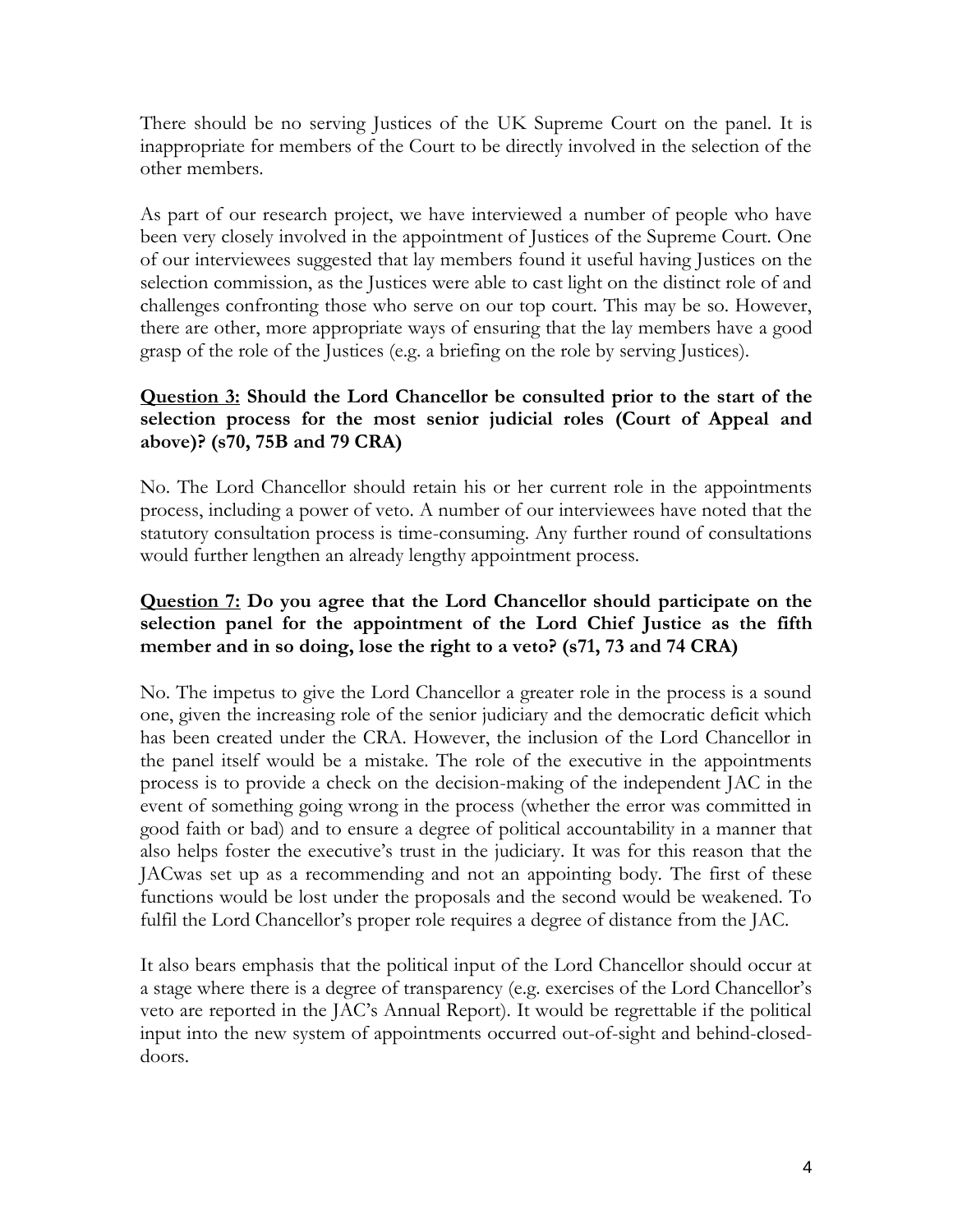A better option would be for the JAC to provide the Lord Chancellor with a shortlist of three names of candidates that the Commission considers to be well-qualified and fully 'appointable' to choose from. This would allow for an appropriate degree of political input, for example by opening greater space for the Lord Chancellor to use his role to promote judicial diversity while maintaining selection on merit. It would also maintain the role as a back-stop in case of error or malpractice.

**Question 8: Do you agree that as someone who is independent from the executive and the judiciary, the Chair of the JAC should chair the selection panel for the appointment of the Lord Chief Justice? (s71 CRA)**

Yes, for the reasons given in the consultation paper.

**Question 9: Do you agree that the Lord Chancellor should participate in the selection commission for the appointment of the President of the UK Supreme Court and in so doing, lose the right to a veto? (s26, 27, 29, 30 and Sch 8 CRA)**

No, for the same reasons set out above in relation to the appointment of senior posts by the JAC.

**Question 10: What are your views on the proposed make-up of the selection panel for the appointment of the President of the UK Supreme Court? (s26, 27, Sch 8 CRA)**

See answers to Q.9 and Q.11.

**Question 11: Do you agree with the proposal that the Chair of the selection panel to identify the President of the UK Supreme Court, should be a lay member from either the Judicial Appointments Commission for England and Wales, the Judicial Appointment Board for Scotland or the Northern Ireland Judicial Appointments Commission?**

Yes, the Chair of the selection panel should be a lay member from one of the territorial appointment bodies for the reasons given in the consultation paper.

# **Question 12: Should the Lord Chancellor make recommendations directly to HM the Queen instead of the PM? (ss26 and 29 CRA and convention)**

Yes. The role of the PM is redundant provided the Lord Chancellor retains a veto. If the Lord Chancellor's veto is removed, then the role should remain since this would provide at least the potential for a vestigial political input and an opportunity to intervene in the case of error or malpractice in the original appointment decisionmaking.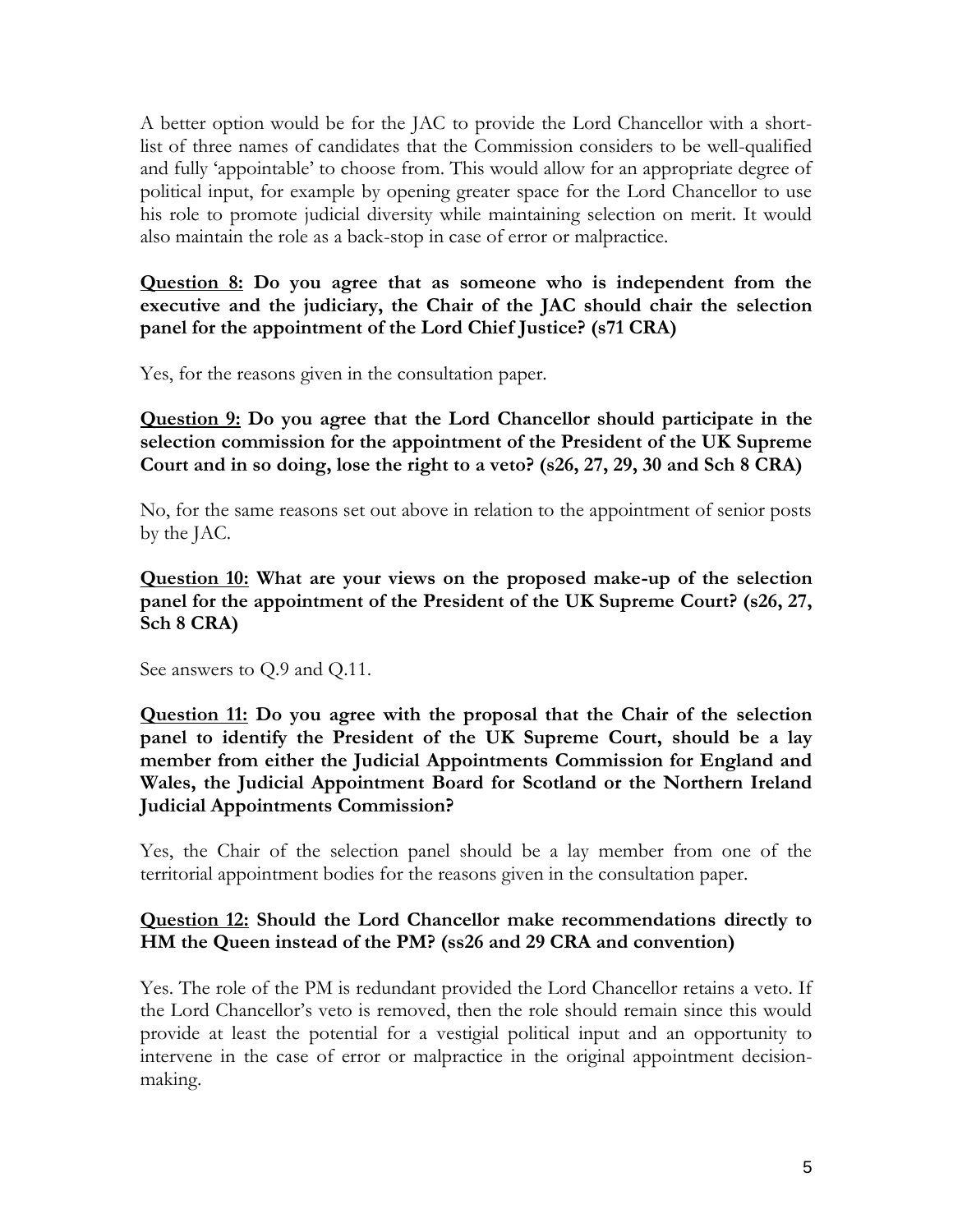**Question 13: Do you believe that the principle of salaried part-time working should be extended to the High Court and above? If so, do you agree that the statutory limits on numbers of judges should be removed in order to facilitate this? (ss2 and 4 of the Senior Courts Act 1981)**

Yes. This would potentially increase diversity although it is likely that it would be used as much by male judges to combine judicial sitting with other forms of work as it would by women judges with caring responsibilities.

**Question 14: Should the appointments process operated by the JAC be amended to enable the JAC to apply the positive action provisions when two candidates are essentially indistinguishable? (s63 CRA)**

Yes

**Question 15: Do you agree that all fee-paid appointments should ordinarily be limited to three renewable 5-year terms, with options to extend tenure in exceptional cases where there is a clear business need?**

No. It is unlikely that this change would have any significant impact on the composition of the judiciary.

# **Question 16: How many Judicial Appointments Commissioners should there be? (Schedule 12 to CRA)**

See answer to Q.17

# **Question 17: Should the membership of the Commission be amended as proposed above? (Schedule 12 pt1 to CRA)**

As part of our research project, we have interviewed a large number of people whose work is shaped in part by the Constitutional Reform Act 2005. A consistent theme to emerge from those interviews is that the Act is rigid and overly prescriptive. Several interviewees cited the stipulation of the number of Commissioners in Schedule 12 as an example of this. We welcome the proposal for greater flexibility in determining the composition of the JAC.

The precise number of Commissioners should be determined on the basis of the practical needs of the appointments process in terms of workload. Whatever number is selected, the Commission should be made up of equal numbers of women and men and must include at least one Commissioner from a BME background and one with a disability. Any decision to reduce the number of Commissioners should be careful to ensure that there is a pro rata reduction in the number of *judicial* as well as *non*-*judicial* Commissioners.